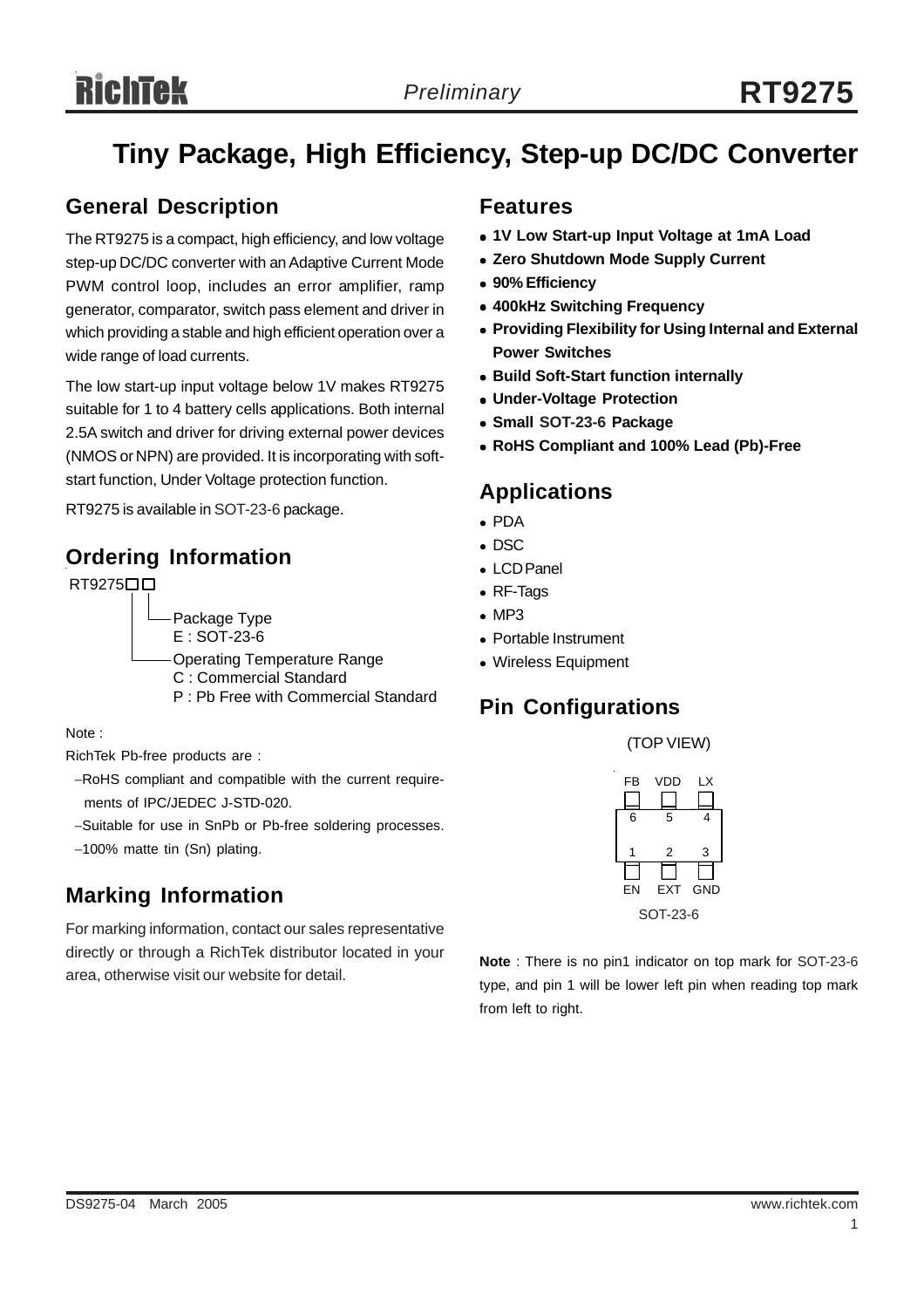## **Typical Application Circuit**



### **Functional Pin Description**

| Pin No. | <b>Pin Name</b> | <b>Pin Function</b>                                                                 |
|---------|-----------------|-------------------------------------------------------------------------------------|
|         | EN              | Chip Enable (Active High)                                                           |
| 2       | <b>EXT</b>      | Output pin for driving external NMOS                                                |
| 3       | <b>GND</b>      | Ground                                                                              |
|         | LX              | Pin for switching                                                                   |
| 5       | VDD             | Input positive power pin of RT9275                                                  |
| 6       | FB              | Feedback input pin. Internal reference<br>voltage for the error amplifier is 1.25V. |

### **Function Block Diagram**

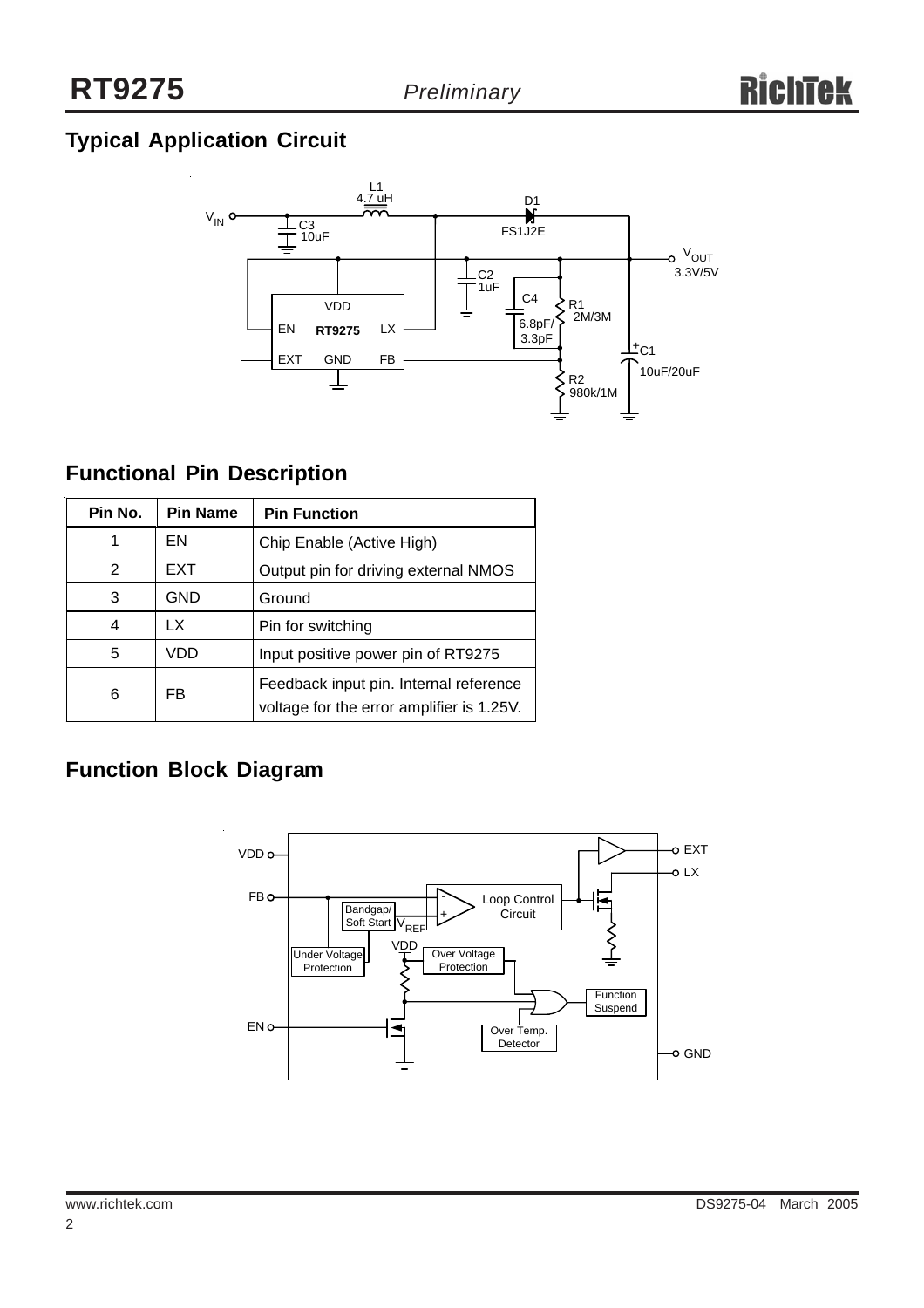## **Absolute Maximum Ratings** (Note 1)

| • Power Dissipation, $P_D @ T_A = 25^{\circ}C$ |  |
|------------------------------------------------|--|
|                                                |  |
| • Package Thermal Resistance (Note 3)          |  |
|                                                |  |
|                                                |  |
|                                                |  |
|                                                |  |
| • ESD Susceptibility (Note 2)                  |  |
|                                                |  |
|                                                |  |

### **Electrical Characteristics**

 $(V_{IN} = 1.5V, V_{OUT} = V_{DD} = 3.3V, T_A = 25^{\circ}C,$  unless otherwise specified)

| <b>Parameter</b>                                               | Symbol                      | <b>Test Conditions</b>                 | Min            | <b>Typ</b> | <b>Max</b>  | <b>Units</b> |
|----------------------------------------------------------------|-----------------------------|----------------------------------------|----------------|------------|-------------|--------------|
| Start-UP Voltage                                               | $V_{ST}$                    | $I_1 = 1mA$                            | --             | 0.9        | 1.0         | $\vee$       |
| <b>Operating VDD Range</b>                                     | V <sub>DD</sub>             | V <sub>DD</sub> pin voltage            | $\overline{2}$ | $-$        | 6           | V            |
| No Load Current I (V <sub>IN</sub> ) (Note 4)                  | <b>INO LOAD</b>             | $V_{IN}$ = 1.5V, $V_{OUT}$ = 3.3V      | --             | 160        | 200         | μA           |
| <b>Continuous Switching Current</b>                            | <b>I</b> SWITCH             | $V_{IN}$ = EN = 3.3V, $V_{FB}$ = GND   | 0.2            | 0.3        | 0.5         | mA           |
| Switch-off Current I (V <sub>DD</sub> )                        | $ISWITCH OFF$ $VIN = 6V$    |                                        | $-$            | 50         | 75          | μA           |
| Shutdown Current I (VIN)                                       | $I_{\text{OFF}}$            | $EN = 0V$ , $V_{IN} = 4.5V$            | --             | 0.01       | $\mathbf 1$ | μA           |
| Feedback Reference Voltage                                     | <b>VREF</b>                 | Close Loop, $V_{DD} = 3.3V$            | 1.225          | 1.25       | 1.275       | V            |
| Output Voltage Temperature<br>Coefficient (refer to $V_{FB}$ ) | $T_{\rm s}$                 | $T_A = -40^{\circ}C$ to 85°C           | --             | 50         | --          | ppm/°C       |
| <b>Switching Frequency</b>                                     | $F_S$                       | $VDD = 3.3V$                           | 300            | 400        | 500         | kHz          |
| <b>Frequency Temperature Coefficient</b>                       | $\Delta f$                  | $T_A = -40^{\circ}C$ to 85°C           |                | 0.3        |             | $\%$ /°C     |
| Maximum Duty                                                   | $D_{MAX}$                   | $VDD = 3.3V$                           | 85             | 90         | --          | %            |
| LX ON Resistance                                               |                             | $VDD = 3.3V$                           | --             | 0.3        | 1.1         | Ω            |
| <b>Current Limit Setting (Note 5)</b>                          | <b>ILIM</b>                 | $VDD = 3.3V$                           | 1.5            | 2.0        | 2.5         | A            |
| EXT ON Resistance to V <sub>DD</sub>                           |                             | $VDD = 3.3V$                           | --             | 5          | 8.5         | Ω            |
| <b>EXT ON Resistance to GND</b>                                |                             | $VDD = 3.3V$                           | --             | 5          | 8.5         | $\Omega$     |
| Line Regulation (refer to $V_{FB}$ )                           | $\Delta \rm{V}_{\rm{LINE}}$ | $V_{DD} = 3.5 \sim 6V$ , $I_L = 1mA$   | --             | 1.5        | 10          | mV/V         |
| Load Regulation (Note 6)                                       | $\Delta V$ LOAD             | $V_{IN} = 2.5V$ , $I_L = 1 \sim 100mA$ | --             | 0.25       | --          | mV/mA        |
| V <sub>DD</sub> Over Voltage Protection                        |                             |                                        | 6.3            | 6.8        | 7.3         | V            |
| EN Pin Trip Level                                              |                             | $VDD = 3.3V$                           | 0.4            | 0.8        | 1.2         | V            |

*To be continued*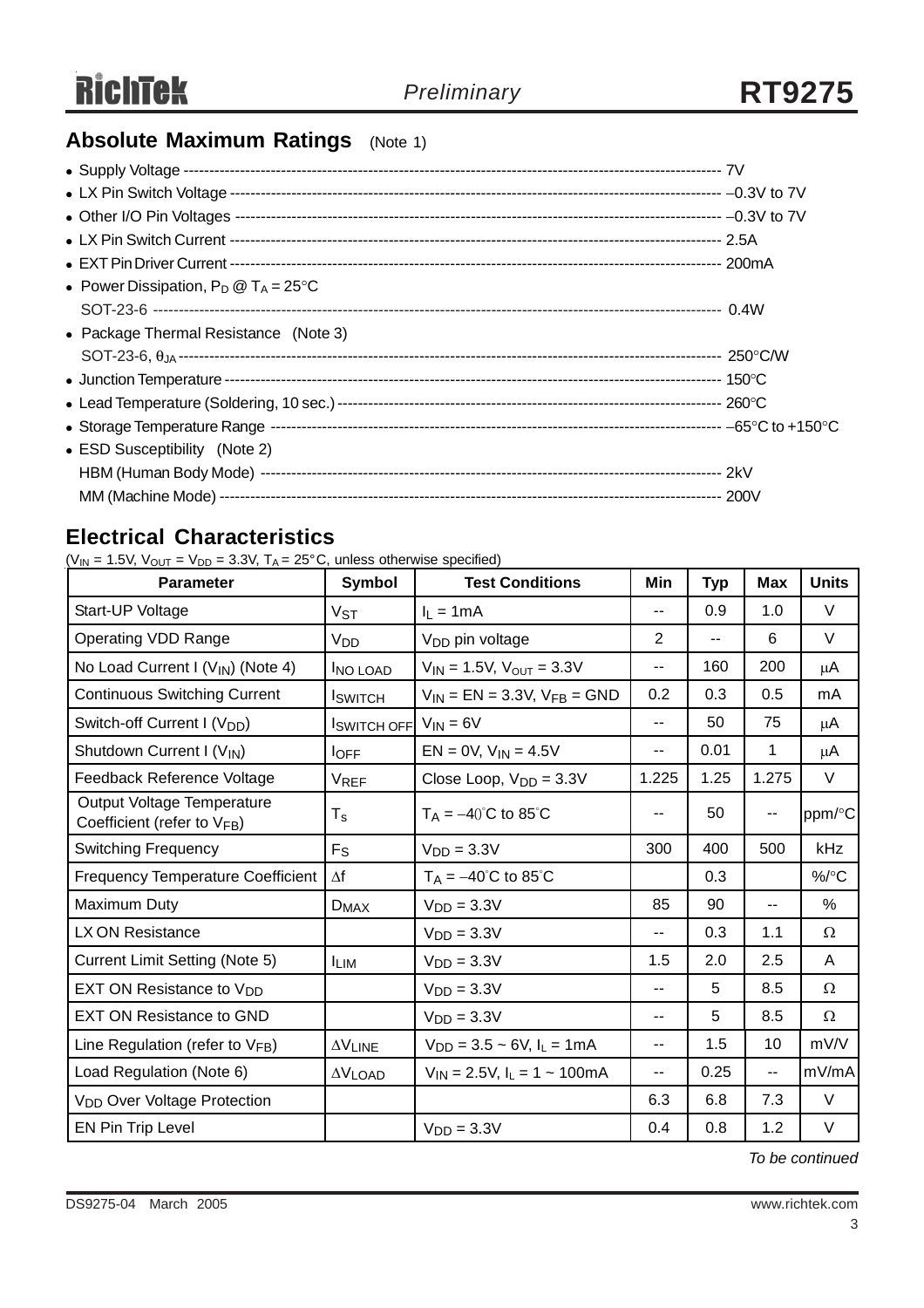| <b>Parameter</b>                                       | Symbol                   | <b>Test Conditions</b> | Min   | <b>Typ</b> | <b>Max</b> | <b>Units</b> |
|--------------------------------------------------------|--------------------------|------------------------|-------|------------|------------|--------------|
| Soft Start time                                        | $\mathsf{Ts}_\mathsf{S}$ |                        | 3.0   | 6.0        | 12         | ms           |
| Under Voltage Protection -<br><b>Threshold Voltage</b> | V <sub>TH</sub> UVP      |                        | 0.75  | 0.85       | 0.95       | V            |
| <b>Thermal Shutdown</b>                                | Tsp                      |                        | $- -$ | 165        | --         | $^{\circ}C$  |
| <b>Thermal Shutdown Hysterises</b>                     | $\Delta$ T <sub>SD</sub> |                        | $- -$ | 10         | $- -$      | °C           |

**Note 1.** Stresses listed as the above "Absolute Maximum Ratings" may cause permanent damage to the device. These are for stress ratings. Functional operation of the device at these or any other conditions beyond those indicated in the operational sections of the specifications is not implied. Exposure to absolute maximum rating conditions for extended periods may remain possibility to affect device reliability.

**Note 2.** Devices are ESD sensitive. Handling precaution recommended.

- **Note 3.**  $\theta_{JA}$  is measured in the natural convection at  $T_A = 25^{\circ}C$  on a low effective thermal conductivity test board of JEDEC 51-3 thermal measurement standard.
- **Note 4.** No Load Current is highly dependent on practical system design and component selection that cannot be covered by production testing. Typical No Load Current is verified by typical application circuit with recommended components. No Load Current performance is guaranteed by Switch Off Current and Continuous Switching Current.
- **Note 5.** Current Limit is quaranteed by design at  $T_A = 25^\circ \text{C}$ .
- **Note 6.** Load Regulation is not tested at production due to practical instrument limitation. Load Regulation performance is dominantly dependent on DC loop gain and LX ON Resistance that are guaranteed by "Line Regulation" and "LX ON Resistance" tests in production.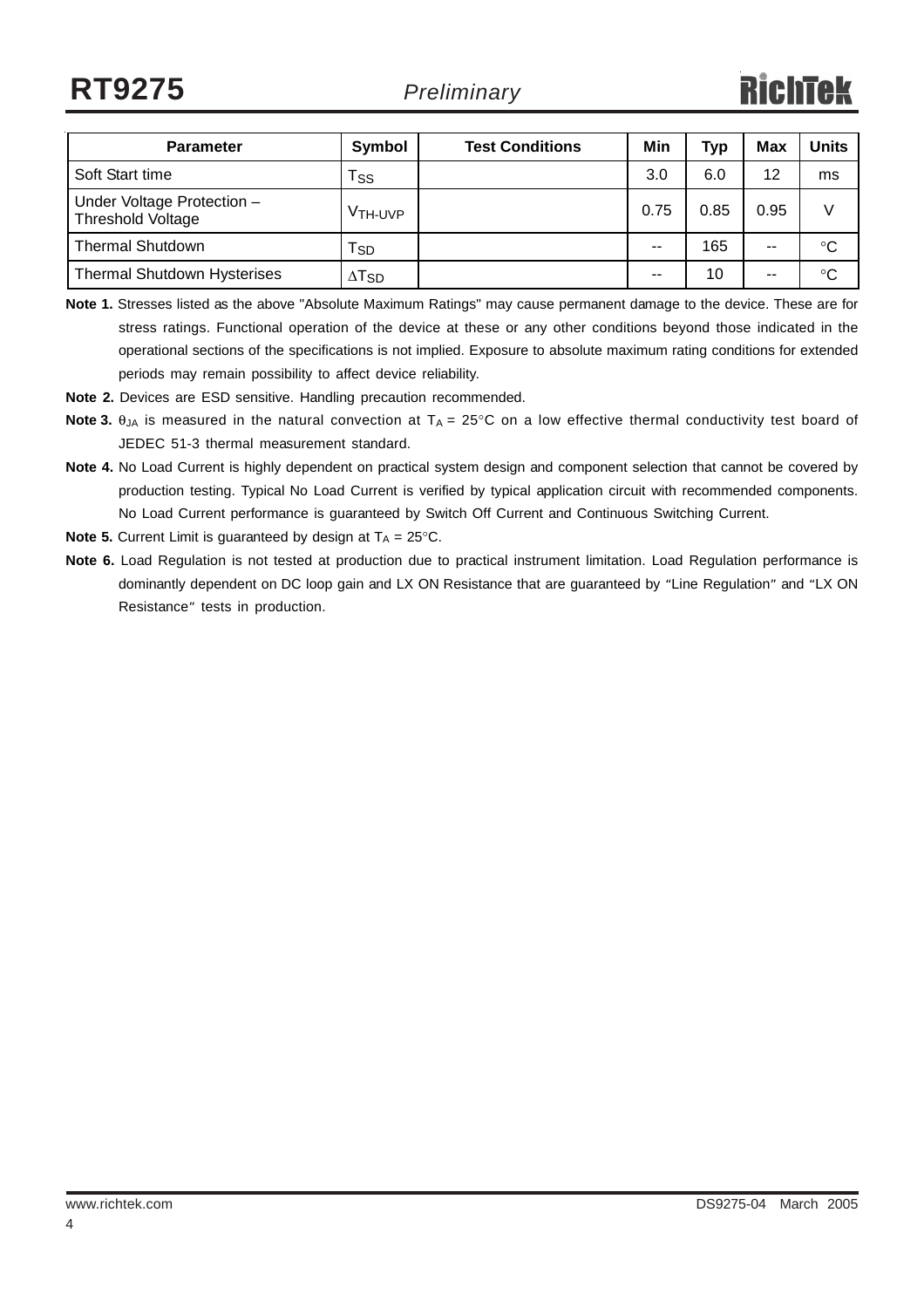## **Typical Operating Characteristics**





 $\overline{0}$ -20 -10 0 10 20 30 40 50 60 70 80 90 Temperature (°C)  $V_{IN} = 2V$ ,  $V_{OUT} = V_{DD} = 3.3V$ 







**Efficiency vs. Output Current**



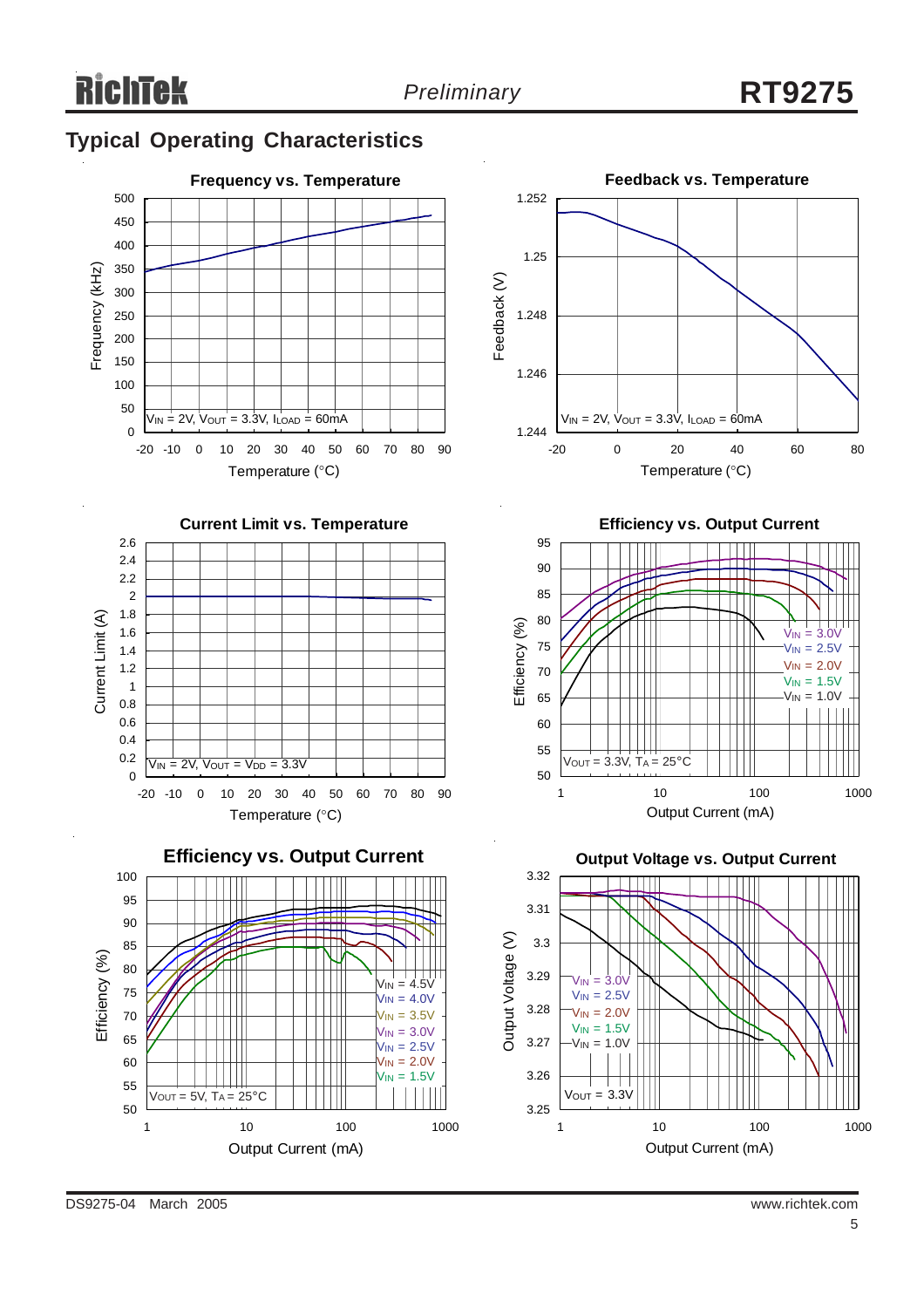



Time (1μs/Div)





**LX & Output Ripple**  $\leq$ Output Ripple Output Ripple<br>(mV) Time (1μs/Div)  $V_{IN} = 1.5V$ ,  $V_{OUT} = 3.3V$  @ 10mA 4 2 0 10 0 -10

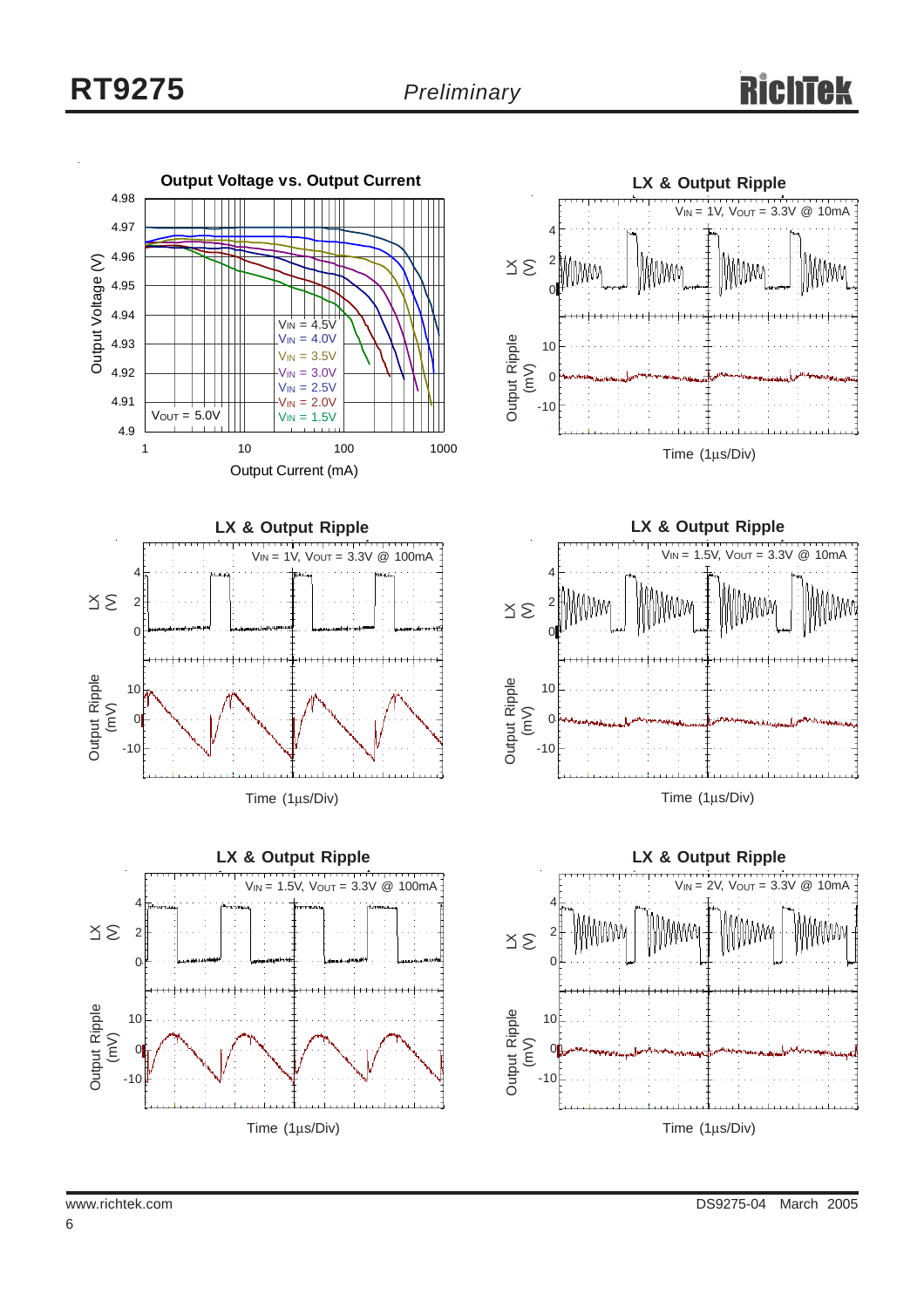# *Preliminary* **RT9275**





**LX & Output Ripple** Time (1μs/Div)  $V_{IN} = 2.5V$ ,  $V_{OUT} = 3.3V$  @ 100mA 4 2  $\sqrt{ }$ 10 0 -10  $\leq$ Output Ripple Output Ripple<br>(mV)





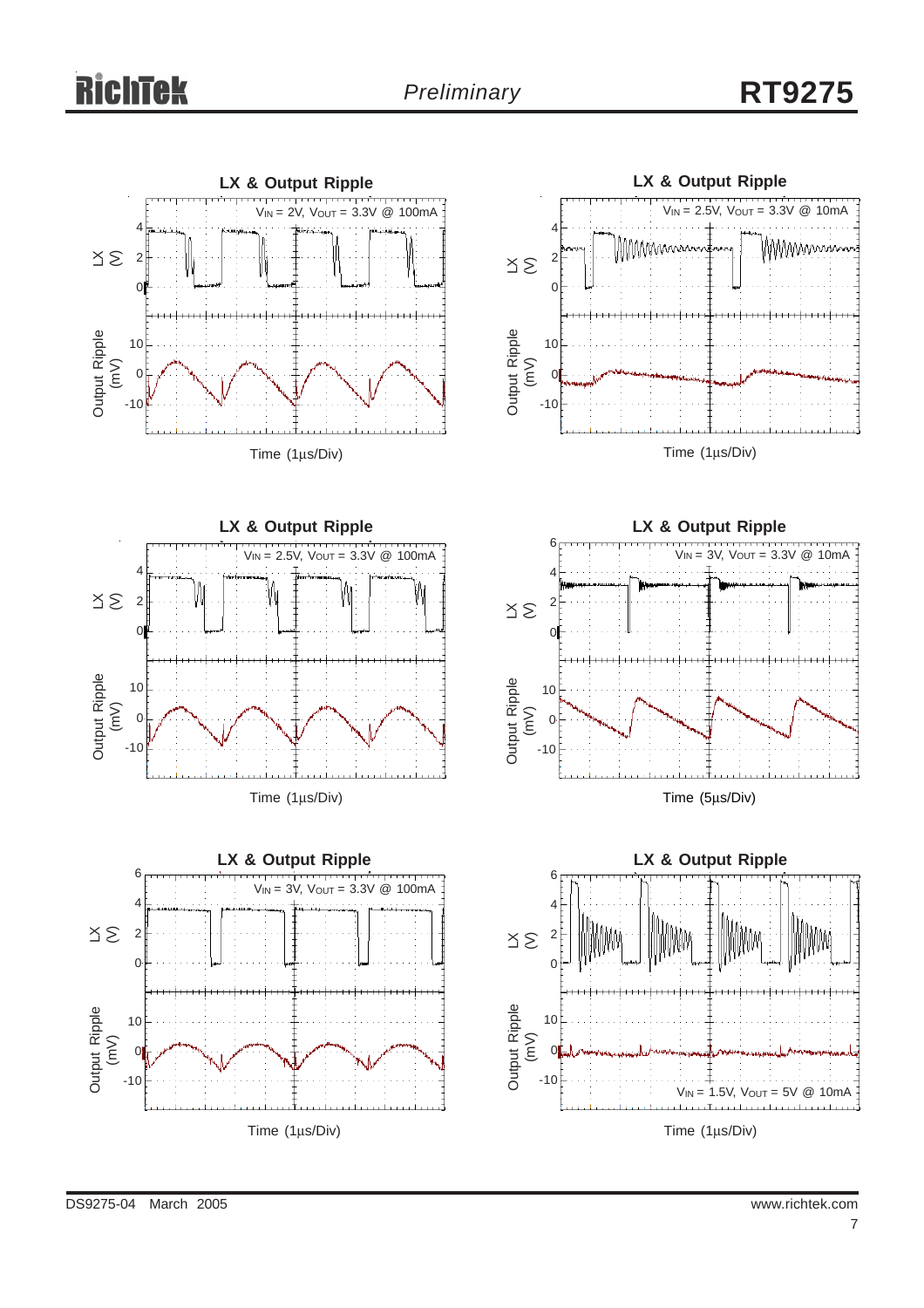### Rich Tek





Time (1μs/Div)



Time (1μs/Div)





**LX & Output Ripple**  $\leq$ Output Ripple Output Ripple<br>(mV) Time (5μs/Div)  $V_{IN} = 3V$ ,  $V_{OUT} = 5V$  @ 10mA 6 4 2  $\epsilon$ 10 0 -10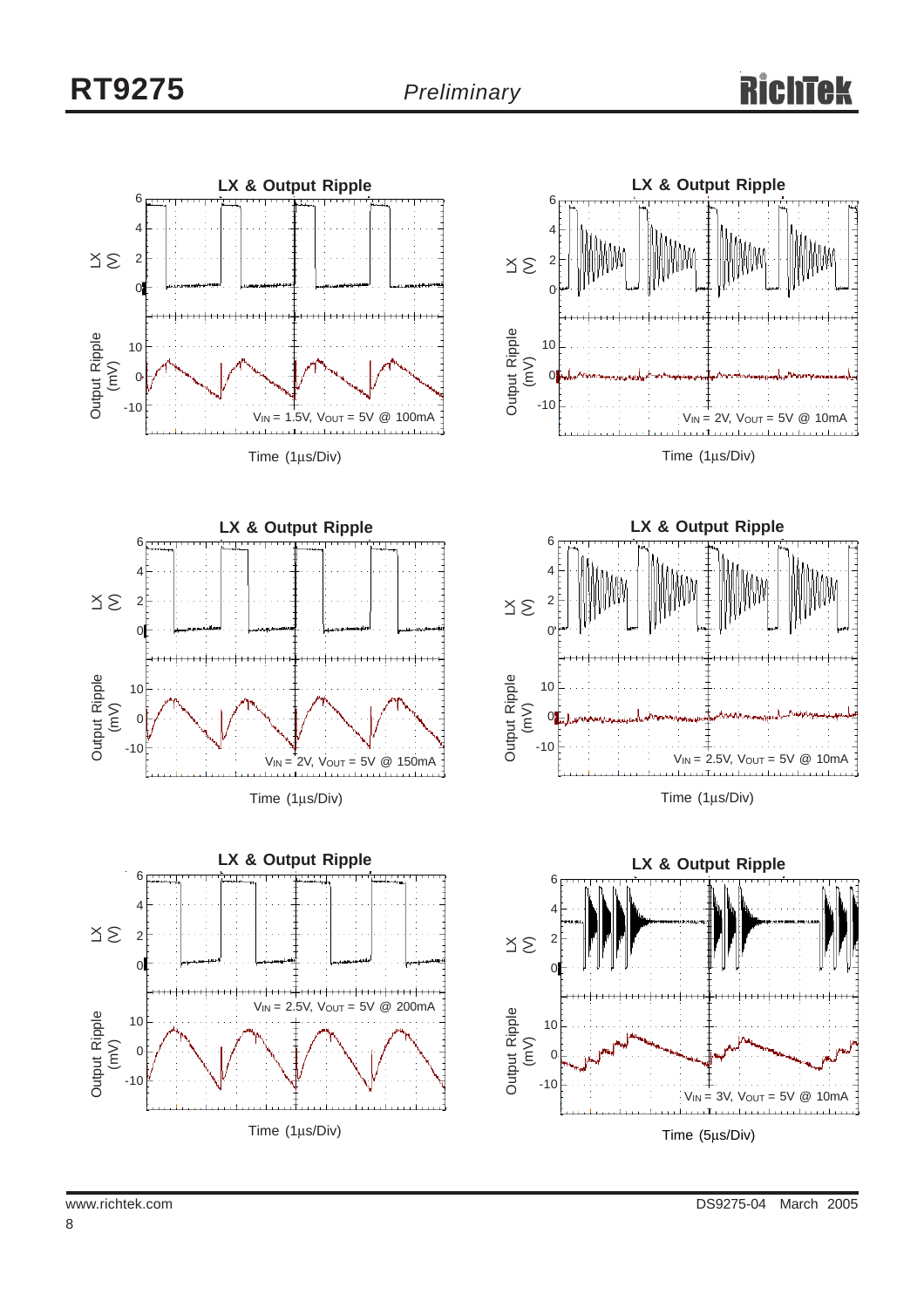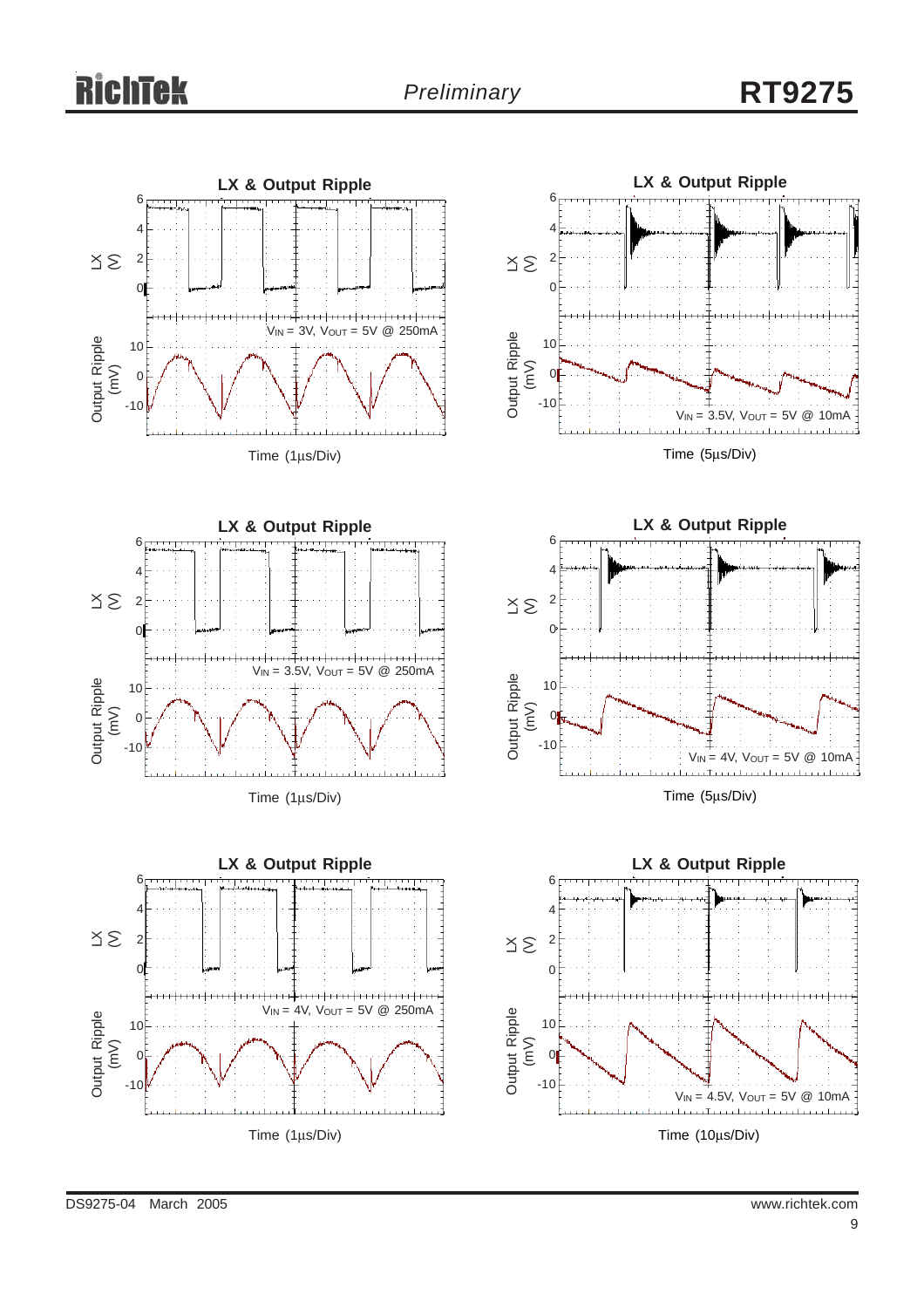











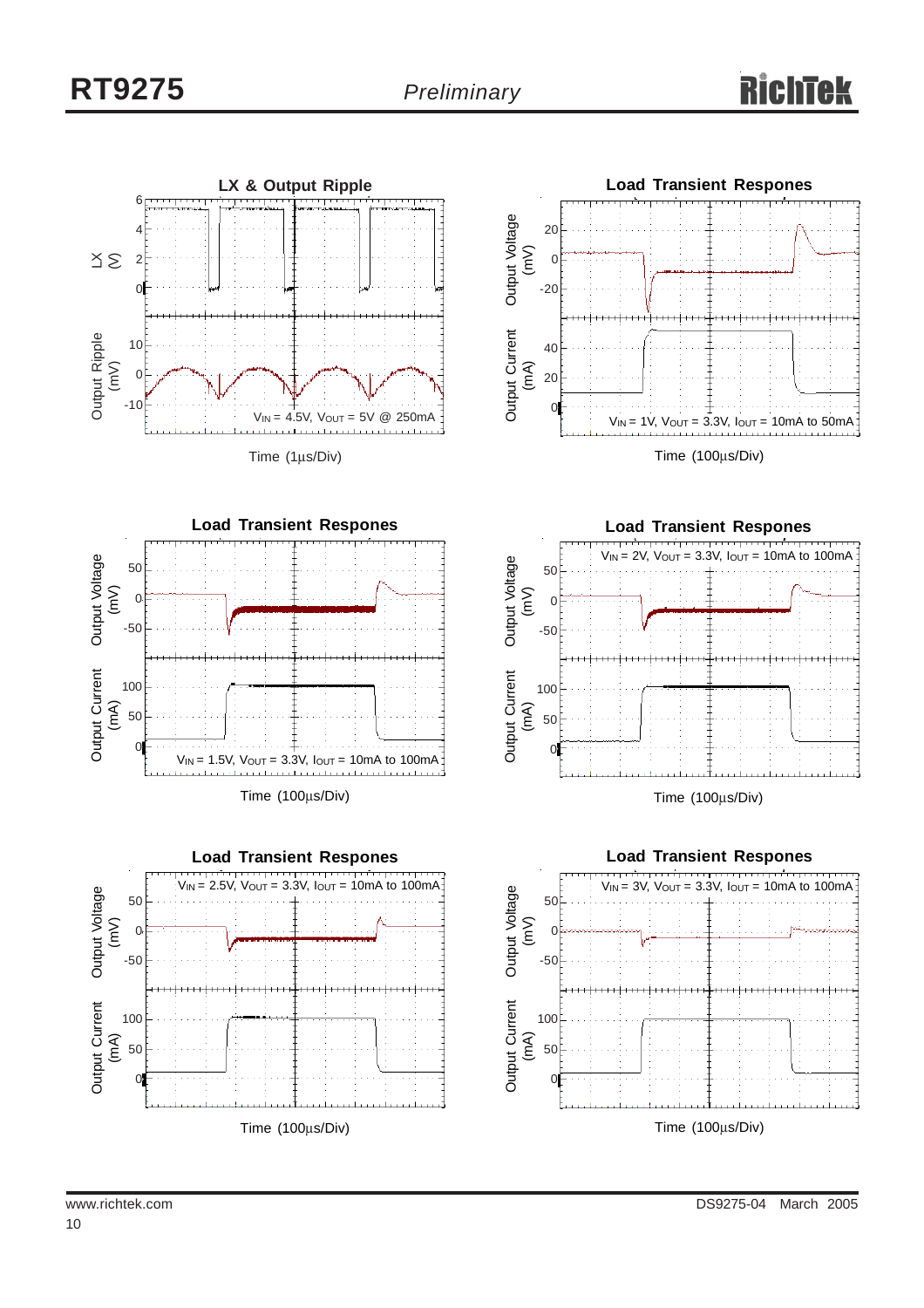# *Preliminary* **RT9275**











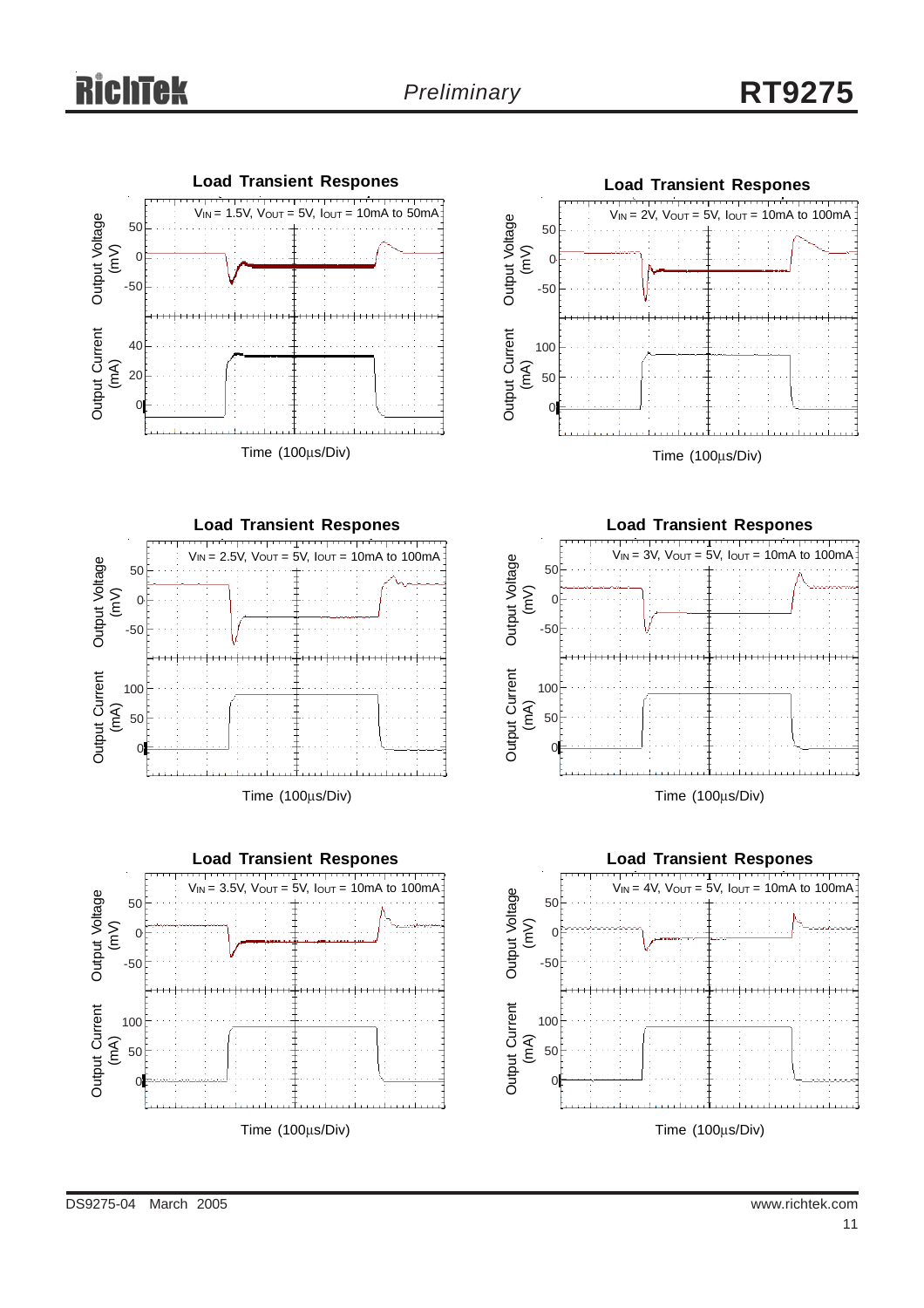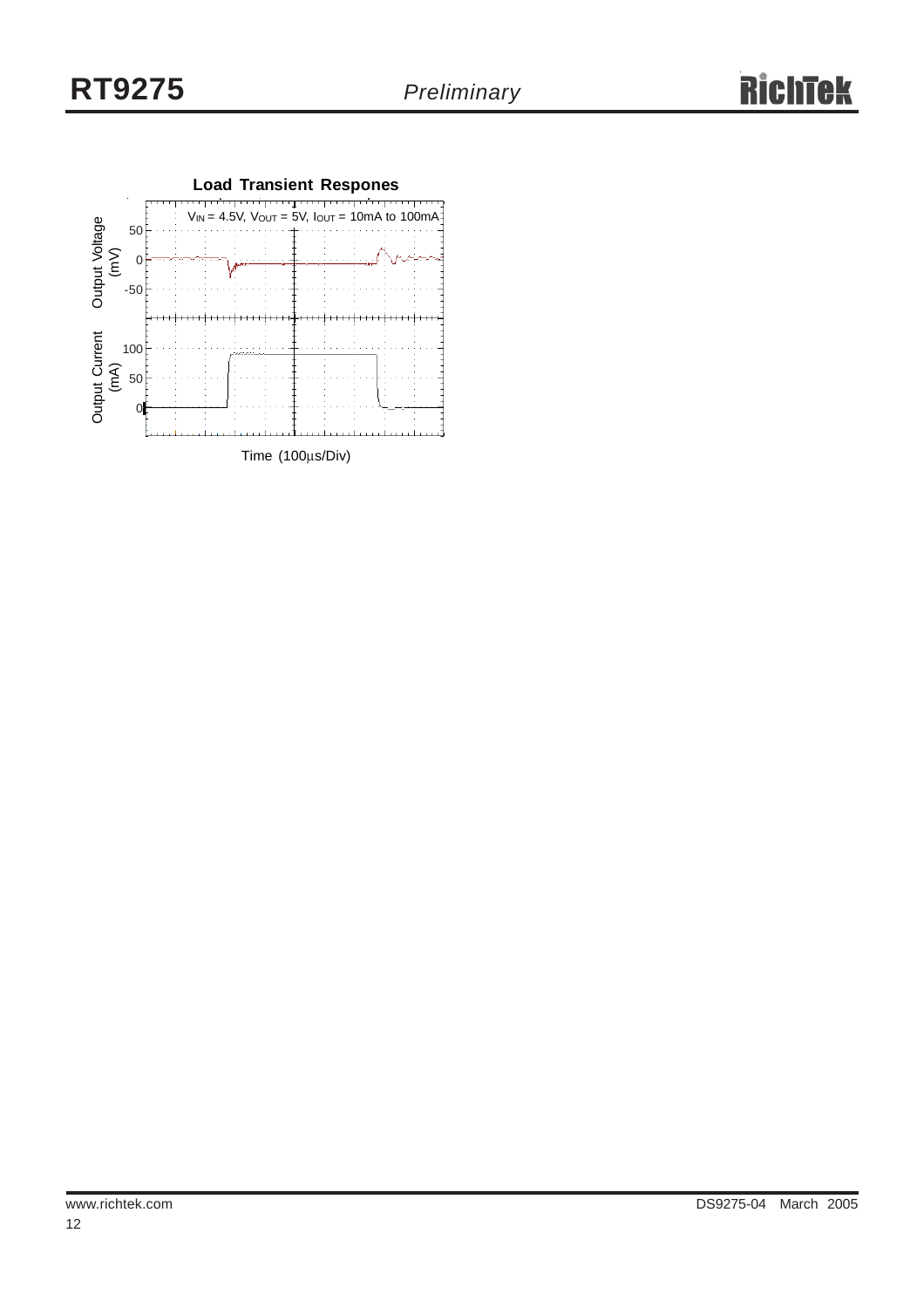## **Application Information**

### **Output Voltage Setting**

Referring to Typical Application Circuits, the output voltage of the switching regulator ( $V<sub>OUT</sub>$ ) can be set with Equation  $(1).$ 

$$
V_{\text{OUT}} = (1 + \frac{R1}{R2}) \times 1.25V
$$
 (1)

### **Feedback Loop Design**

Referring to Typical Application Circuits. The selection of R1 and R2 based on the trade-off between quiescent current consumption and interference immunity is stated below:

- Follow Equation (1)
- $\bullet$  Higher R reduces the quiescent current (Path current = 1.25V/R2), however resistors beyond 5MΩ are not recommended.
- Lower R gives better noise immunity, and is less sensitive to interference, layout parasitics, FB node leakage, and improper probing to FB pins.



• A proper value of feed forward capacitor parallel with R1 can improve the noise immunity of the feedback loops, especially in an improper layout. An empirical suggestion is

 $\frac{1}{2\pi R1C4}$  = 10 to 20kHz

For applications without standby or suspend modes, lower values of R1 and R2 are preferred. For applications concerning the current consumption in standby or suspend modes, the higher values of R1 and R2 are needed. Such "high impedance feedback loops" are sensitive to any interference, which require careful layout and avoid any interference, e.g. probing to FB pin.

### **Layout Guide**

- A full GND plane without gap break.
- V<sub>DD</sub> to GND noise bypass Short and wide connection for the 1μF MLCC capacitor between Pin5 and Pin3.
- V<sub>IN</sub> to GND noise bypass Add a capacitor close to L1 inductor, when  $V_{IN}$  is not an idea voltage source.
- Minimized FB node copper area and keep far away from noise sources.
- Minimized parasitic capacitance connecting to LX and EXT nodes, which may cause additional switching loss.

### **Board Layout Example (2-Layer Board)**

(Refer to Typical Application Circuit for the board)



- Top Layer -



- Bottom Layer -